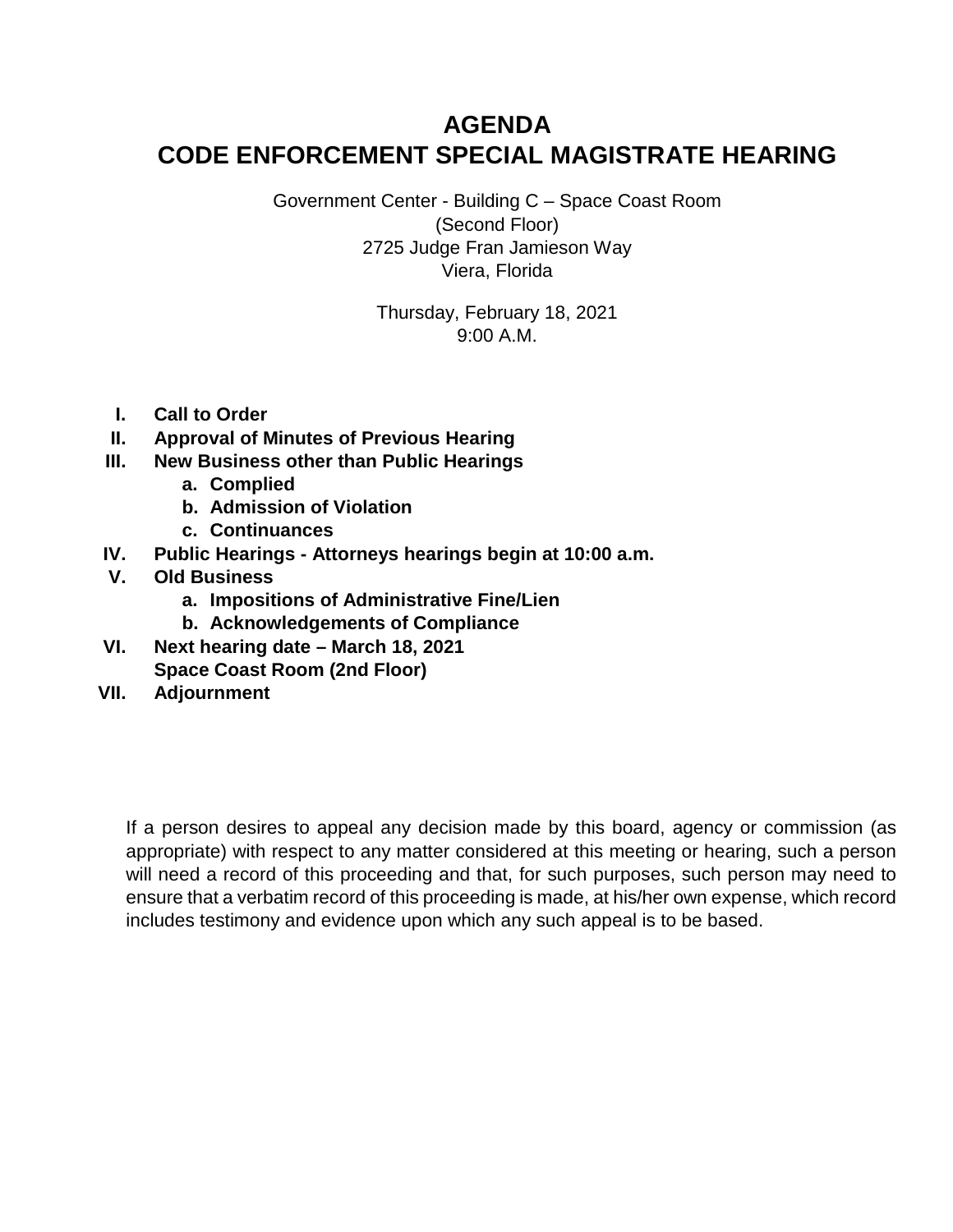# **CODE ENFORCEMENT SPECIAL MAGISTRATE HEARING**

Thursday, 18 February 2021 Agenda Items

# **Public Hearing**

# Case Number: 19CE-00103

Tax Account Number: 2405416

Site Address: 5050 JUNEDALE DR, COCOA, FL 32926

Owner: CHRISTOPHER P CHANNELL 5050 JUNEDALE DR, COCOA, FL 32926

## Case Number: 20CE-00430

Tax Account Number: 2501071

Site Address: 485 ISLAND BEACH BLVD, MERRITT ISLAND, FL 32952

Owner: SUZANNE CADORIN & BROOKS CADORIN, COTRUSTEES, BS TRUST DTD 5/10/16 485 ISLAND BEACH BLVD, C/O BROOKS CADORIN MERRITT ISLAND, FL 32952-5062

# Case Number: 20CE-01091

Tax Account Number: 2431973

Site Address: 1680 E RIVIERA DR, MERRITT ISLAND, FL 32952

Owners: DAVID A LAMOUREUX & ROBERT E LAMOUREUX 1680 E RIVIERA DR, MERRITT ISLAND, FL 32952

## Case Number: 20CE-01389

Tax Account Number: 2511287

Site Address: 1065 CAROL CT, MERRITT ISLAND, FL 32952

Owner: DAVID WEBER 915 PINEAPPLE PLACE, MERRITT ISLAND, FL 32952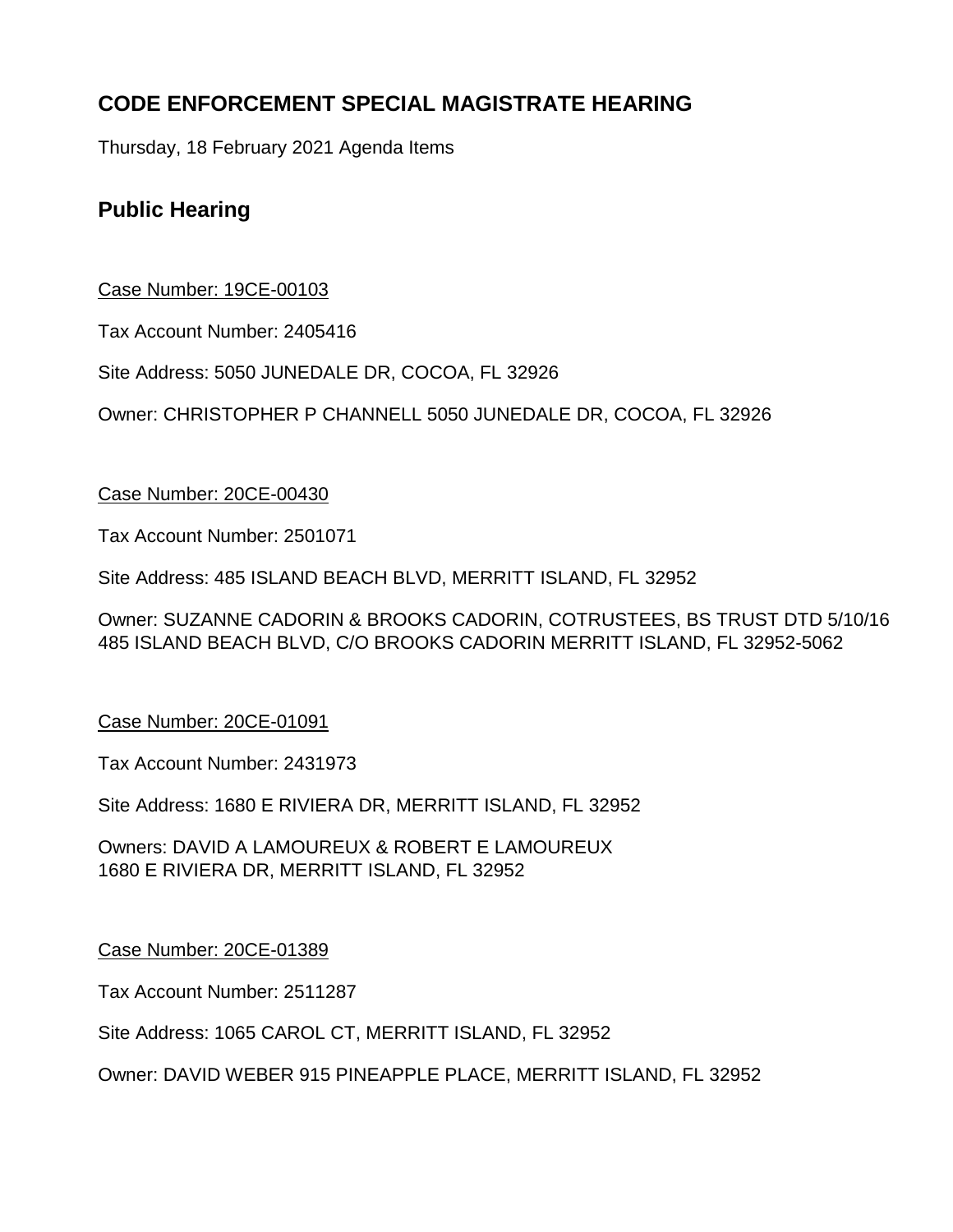Tax Account Number: 2408970

Site Address: 150 MAPLEWOOD BLVD, COCOA, FL 32926

Owner: HUBERT G FARRELL, JR 150 MAPLEWOOD BLVD, COCOA, FL 32926

Case Number: 20CE-01486

Tax Account Number: 2 418596

Site Address: 820 HAMPTON WAY, MERRITT ISLAND, FL 32953

Owners: ROBERT D GRANT, JR; ROBERT D GRANT, SR 820 HAMPTON WAY, MERRITT ISLAND, FL 32953-3354

#### Case Number: 20CE-01590

Tax Account Number: 2608619

Site Address: 332 BERKELEY ST, SATELLITE BEACH, FL 32937

Owner: ROBERT A WALKER, II; FUEL ADDITIVES LLC 332 BERKELEY ST, SATELLITE BCH, FL 32937

Case Number: 20CE-01711

Tax Account Number: 2302446

Site Address:225 FECCO ST, COCOA, FL 32927

Owners: WILLIAM E GORMAN, HELEN M GORMAN PO BOX 3, KNIGHTSTOWN, IN 46148

Case Number: 20CE-01746

Tax Account Number: 2719528

Site Address: AURORA RD, MELBOURNE, FL 32953

Owner: AURORA ROAD INVESTMENTS LLC 380 COMMERCE PKWY, ROCKLEDGE, FL 32955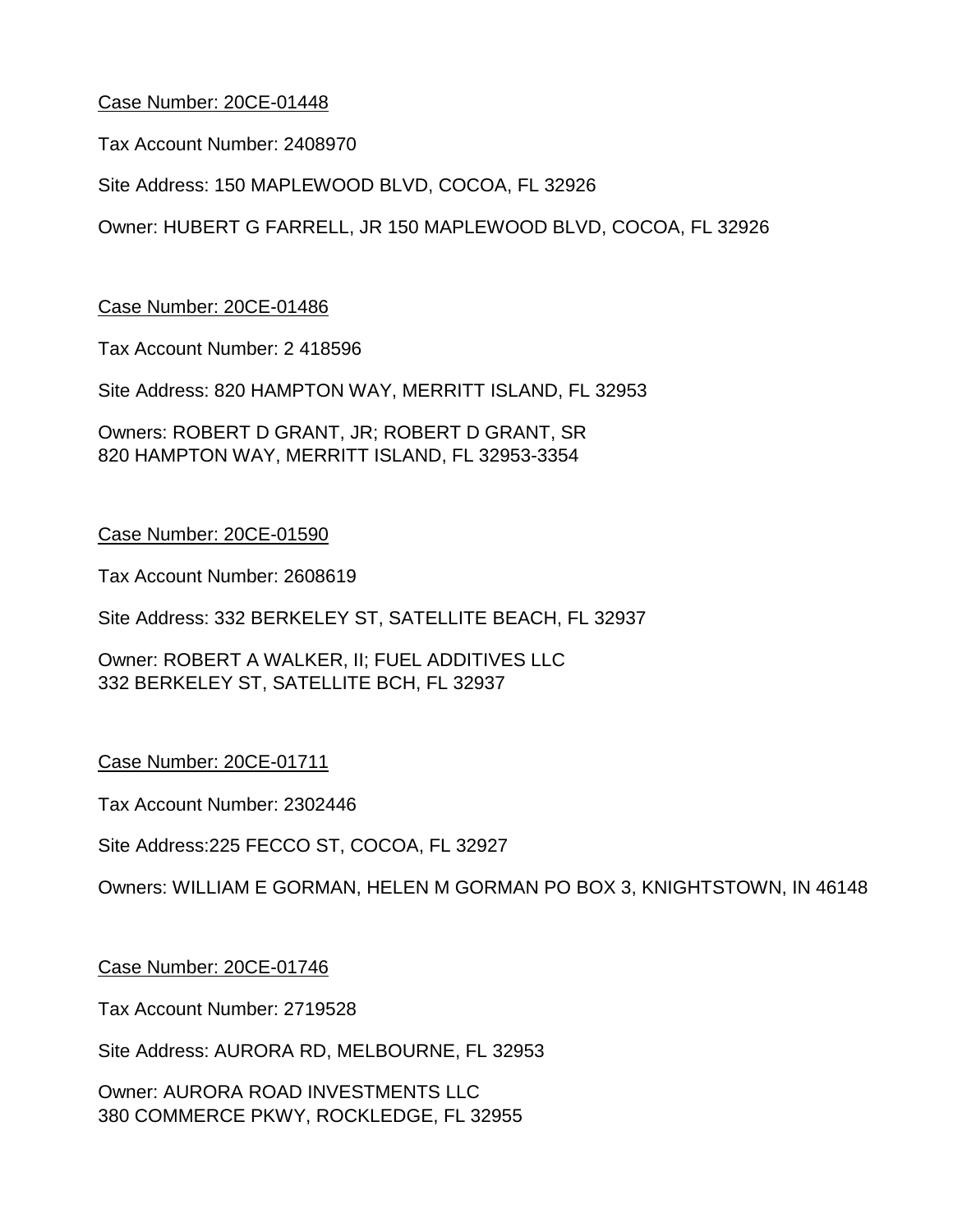Tax Account Number: 2427120

Site Address: 244 N GROVE ST, MERRITT ISLAND, FL 32953

Owner: AQUATIC LEAK DETECTION LLC 1470 CONCORD AVE, MERRITT ISLAND, FL 32952-5813

## Case Number: 20CE-01847

Tax Account Number: 2606006

Site Address: 2655 PINE CONE DR, MELBOURNE, FL 32940

Owner: CHRISTOPHER FINK 2655 PINE CONE DR, MELBOURNE, FL 32940-7421

#### Case Number: 20CE-01892

Tax Account Number: 2400338

Site Address: 518 VIVIAN DR, COCOA, FL 32926

Owners: JAMES S TOWNS, SUSAN A TOWNS 518 VIVIAN DR, COCOA, FL 32926

#### Case Number: 20CE-01920

Tax Account Number: 2417119

Site Address: 490 EASY ST, MERRITT ISLAND, FL 32953

Owner: JEFF MONTGOMERY, JR ESTATE PO BOX 540571 MERRITT ISLAND, FL 32954-0571

#### Case Number: 20CE-01927

Tax Account Number: 2938682

Site Address: 1001 STARFIRE ST SE, PALM BAY, FL 32909

Owner: JENNIFER SCHMIDT PO BOX 2428, WINTER HAVEN, FL 33883-2428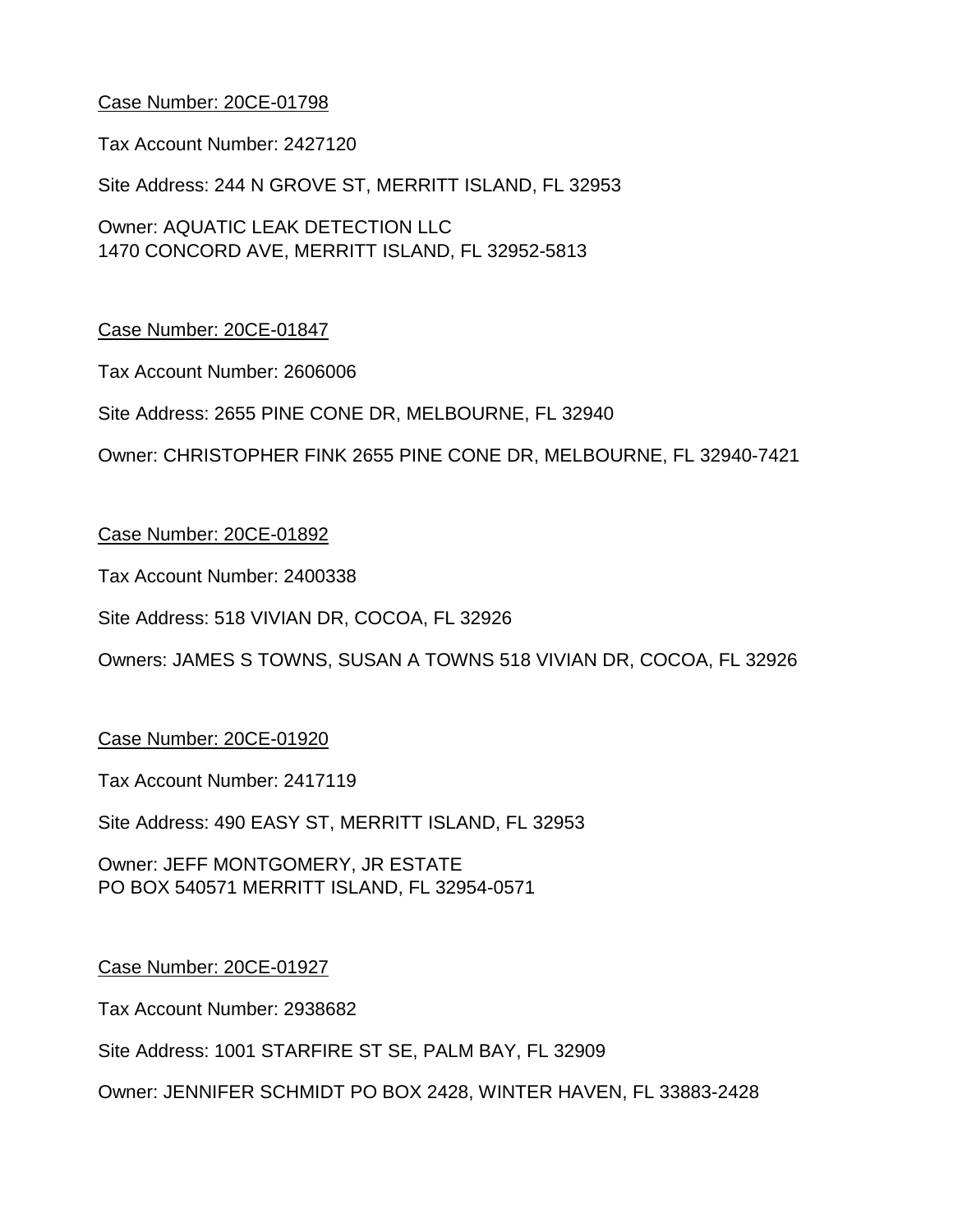Tax Account Number: Number: 2800499

Site Address: 3655 MIAMI AVE, MELBOURNE, FL 32904

Owner: JEAN C HALPAPE PO BOX 34137, INDIALANTIC, FL 32903-1137

## Case Number: 20CE-01996

Tax Account Number: 2318135

Site Address: 6940 COLUMBINE DR, COCOA, FL 32927

Owner: JANICE COMERFORD NANT HEDDWCH GARNDOLBENMAEN GWYNEDD N WALES, UNITED KINGDOM (GREAT BRITAIN) LL51 9RX

## Case Number: 20CE-02012

Tax Account Number: 2419339

Site Address: 1005 E WAIKIKI DR, MERRITT ISLAND, FL 32953

Owner: NORA GREGORY, TRUSTEE, BREVARD 1005 WAIKIKI LAND TRUST 2200 WINTER SPRINGS BLVD, STE 106-303 OVIEDO, FL 32765-9358

## Case Number: 20CE-02036

Tax Account Number: 2407845

Site Address: 2555 STRATFORD DR, COCOA, FL 32926

Owner: ANNMARIE BALCH C/O SABB HOLDINGS LLC, PO BOX 2593 PALM CITY, FL 34991-2593

## Case Number: 20CE-02073

Tax Account Number: 2901071

Site Address: 502 WHITEHALL AVE SW, PALM BAY, FL 32908

Owner: REYNA CARRASCO 502 WHITEHALL AVE SW, PALM BAY, FL 32908-3421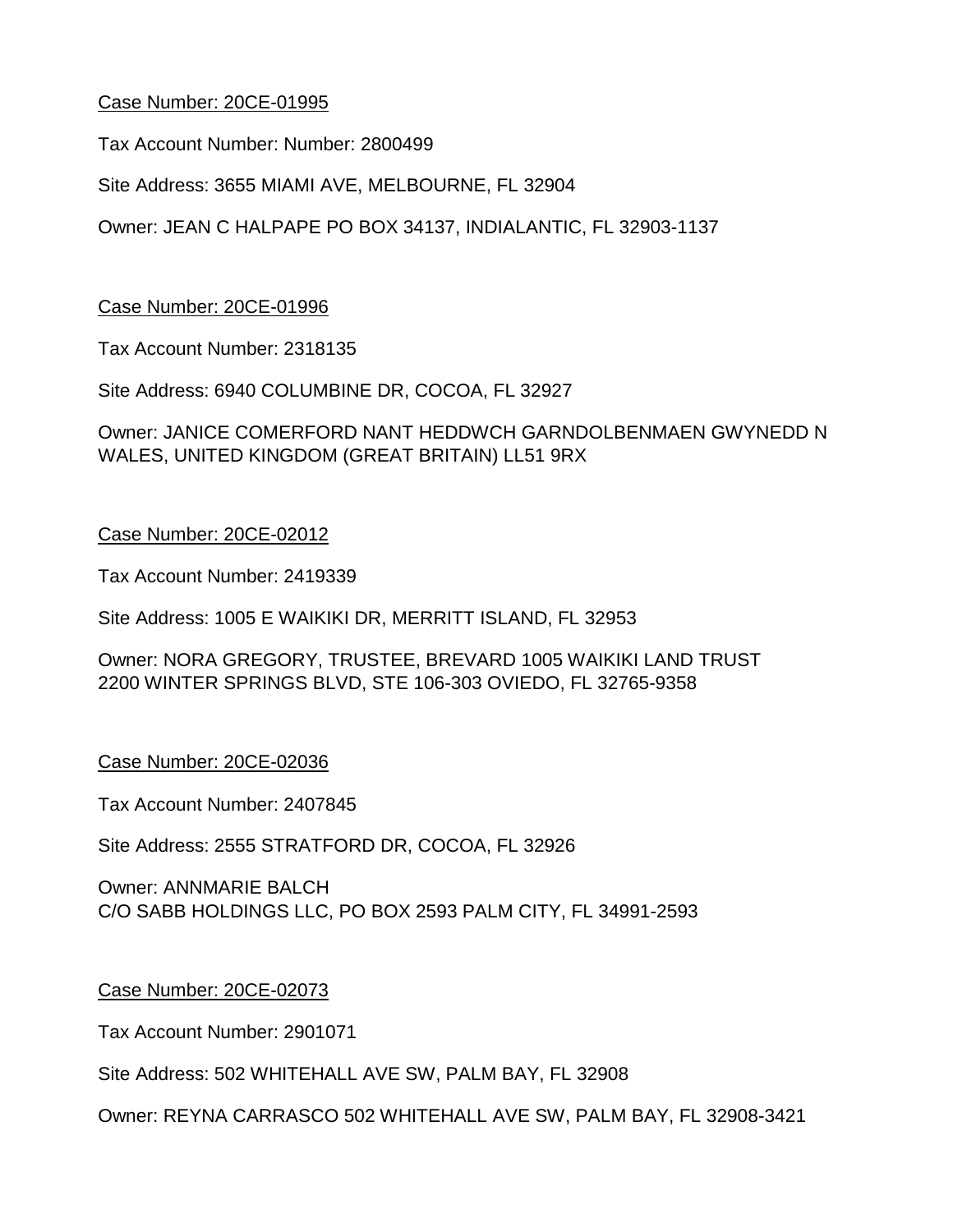Tax Account Number: 2814309

Site Address: 967 PYRACANTHA ST NW, PALM BAY, FL 32907

Owner: DARYL L FRIAR 967 PYRACANTHA ST NW, PALM BAY, FL 32907

Case Number: 20CE-02077

Tax Account Number: 2812094

Site Address: 1767 ORCHID CT NW, PALM BAY, FL 32907

Owner: JACQUELINE A FLETCHER, TRUSTEE, JACQUELINE ANDREA FLETCHER RLT UDT 10/23/14 1767 ORCHID CT NW, PALM BAY, FL 32907

#### Case Number: 20CE-02081

Tax Account Number: 2309498

Site Address: 6095 WILDERNESS AVE, COCOA, FL 32927

Owners: ROBERT M TODD, SR; ROBERT M TODD, JR; CAROL ANN TODD 6095 WILDERNESS AVE, COCOA, FL 32927

## Case Number: 20CE-02082

Tax Account Number: 2950564

Site Address: 1388 TORGERSON RD SE, PALM BAY, FL 32909

Owners: NAOMIE F MADELON; DEBORAH ROSE-MARIE PO BOX 60291, PALM BAY, FL 32906-0291

#### Case Number: 20CE-02095

Tax Account Number: 2315023

Site Address: 4180 ROYAL PALM AVE, COCOA, FL 32926

Owner: APRILLE TERZIEFF ESTATE 4180 ROYAL PALM AVE, COCOA, FL 32926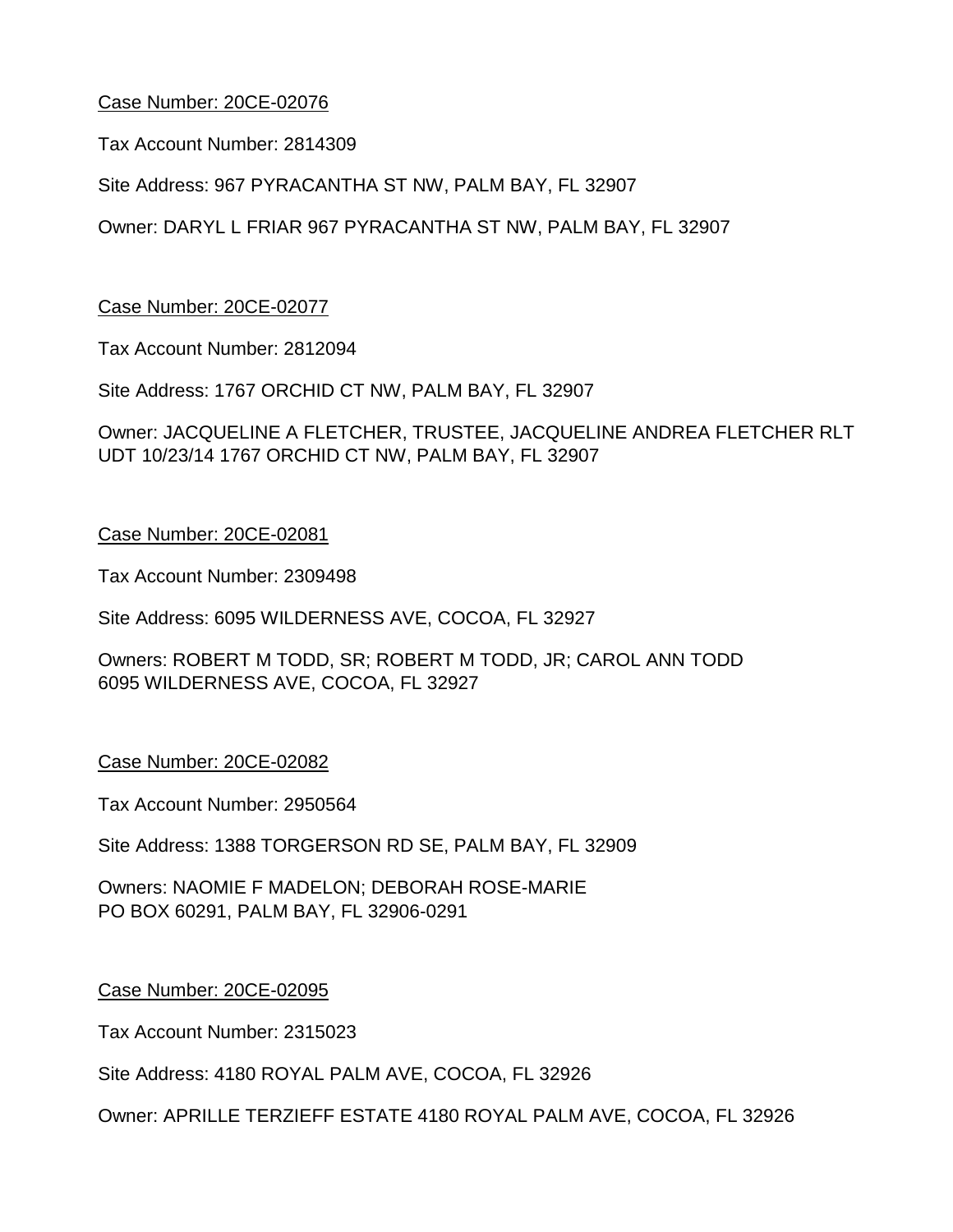Tax Account Number: 2427120

Site Address: 244 N GROVE ST, MERRITT ISLAND, FL 32953

Owner: AQUATIC LEAK DETECTION LLC 1470 CONCORD AVE, MERRITT ISLAND, FL 32952-5813

## Case Number: 21CE-00015

Tax Account Number: 2401840

Site Address: 4660 NEWBURN ST, COCOA, FL 32926

Owner: ANDREAS DROZD COCOA, FL 32926

#### Case Number: 21CE-00040

Tax Account Number: 2405670

Site Address: 1990 JUNIPER CIR, COCOA, FL 32926

Owner: WILLIAM E PIERCE 4627 N FRIDAY CIR, COCOA, FL 32926-3401

## Case Number: 21CE-00078

Tax Account Number: 2903054

Site Address: 1304 WHITEHURST RD SW, PALM BAY, FL 32908

Owners: JESSE F NIX, ABRIL NIX 1304 WHITEHURST RD SW, PALM BAY, FL 32908

#### Case Number: 21CE-00090

Tax Account Number: 2913022

Site Address: 2455 HAGOPLAN AVE SW, PALM BAY, FL 32908

Owner: KIMBERLY A FORBES 2455 HAGOPLAN AVE SW, PALM BAY, FL 32908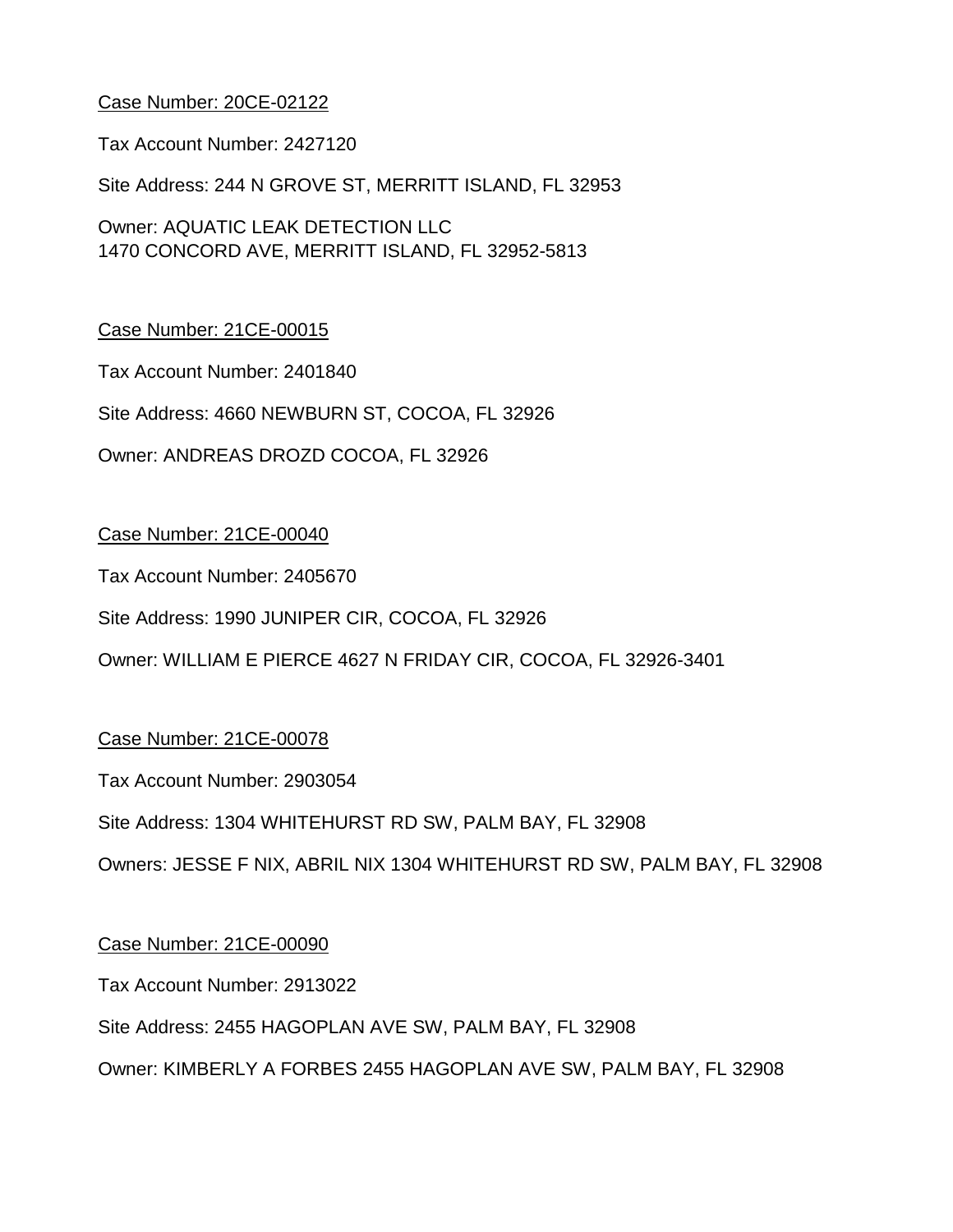Tax Account Number: 2938610

Site Address: 1868 PIRATE AVE SE,PALM BAY, FL 32909

Owner: ELIZABETH CANGE 3720 INVERRARY DR, APT 1J, LAUDERHILL, FL 33319-5145

## Case Number: 21CE-00114

Tax Account Number: 2950753

#### Site Address: 2267 COGAN DR SE, PALM BAY, FL 32909

Owner: ASHARII A M CUMMINGS 2267 COGAN DR SE, PALM BAY, FL 32909-8409

## Case Number: 21CE-00115

Tax Account Number: 2950753

#### Site Address: 2267 COGAN DR SE, PALM BAY, FL 32909

Owner: ASHARII A M CUMMINGS 2267 COGAN DR SE, PALM BAY, FL 32909-8409

## Case Number: 21CE-00122

Tax Account Number: 2951850

## Site Address: 2949 DENVER AVE SE, PALM BAY, FL 32909

Owner: ANGELLA JANET GEORGE 2949 DENVER AVE SE, PALM BAY, FL 32909-7628

## Case Number: 21CE-00124

Tax Account Number: 2930076

## Site Address: 784 UPLAND AVE SE, PALM BAY, FL 32909

Owner: FRANK MORETTI 5 ANPELL DR, SCARSDALE, NY 10583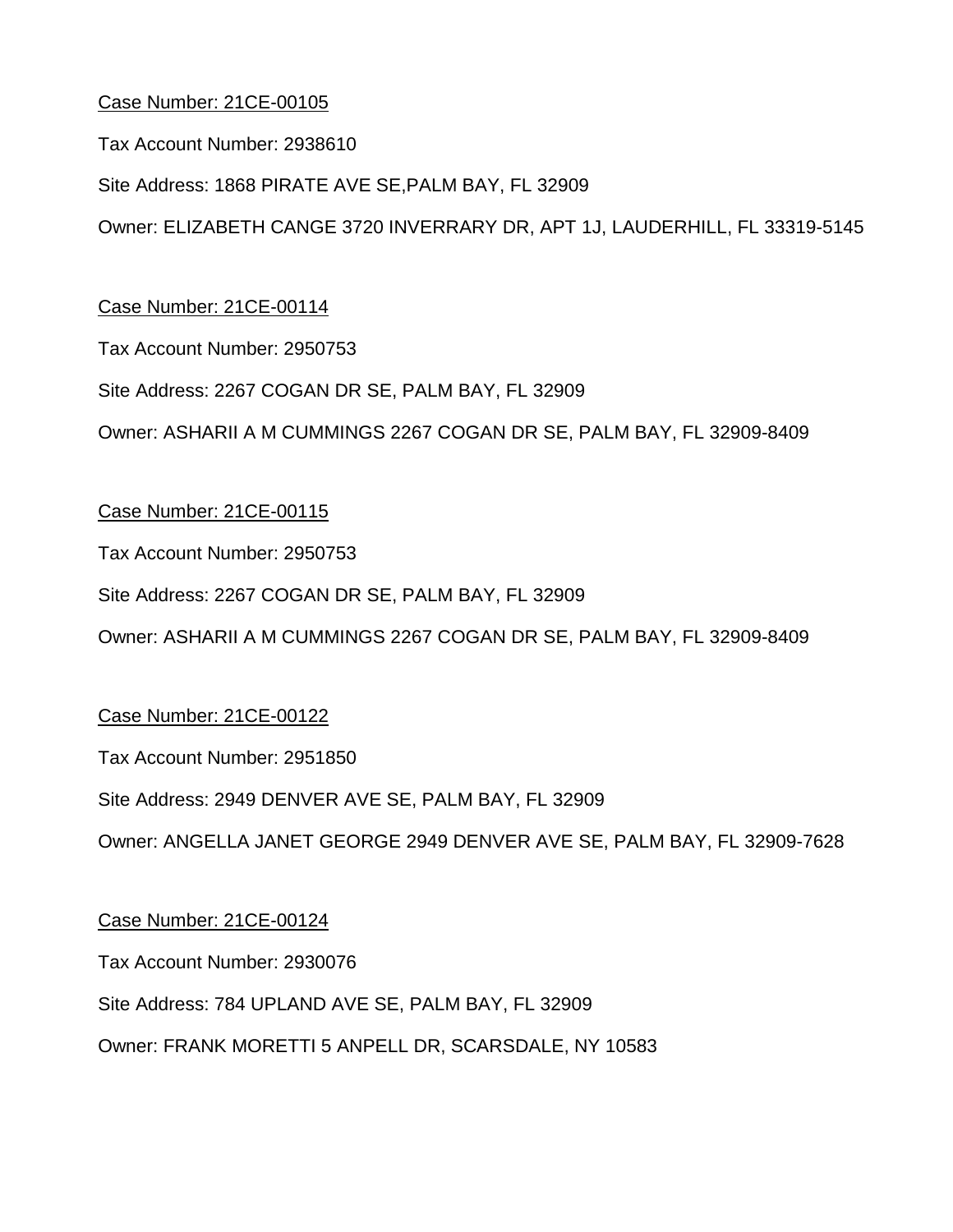Tax Account Number: 2928069

Site Address: 821 ARABIA RD SE, PALM BAY, FL 32909

Owner: SHARON LOPEZ 821 ARABIA RD SE, PALM BAY, FL 32909

## Case Number: 21CE-00131

Tax Account Number: 2926796

Site Address: 395 COCOA ST SE, PALM BAY, FL 32909

Owner: GAVIN L CHUNG 395 COCOA ST SE, PALM BAY, FL 32909

## Case Number: 21CE-00133

Tax Account Number: 2938881

Site Address: 1042 WYOMING DR SE, PALM BAY, FL 32909

Owners: LAUREN A KNIGHT, CHRISTOPHER J KNIGHT 1042 WYOMING DR SE, PALM BAY, FL 32909

# **Others**

## Case Number: 17CE-01063

Tax Account Number: 2002686

Site Address: 5920 PALM ST, MIMS, FL 32754

Owner: ELIZABETH RIZK 61 EVANSVIEW MANOR NW, CALGARY, AB T3P0J7, through POA Meghan McCain/Realtor 5715 Lord St, Mims FL 32754; & Atty Audrey Wanich, 96 Willard St, Ste 302 Cocoa, FL 32922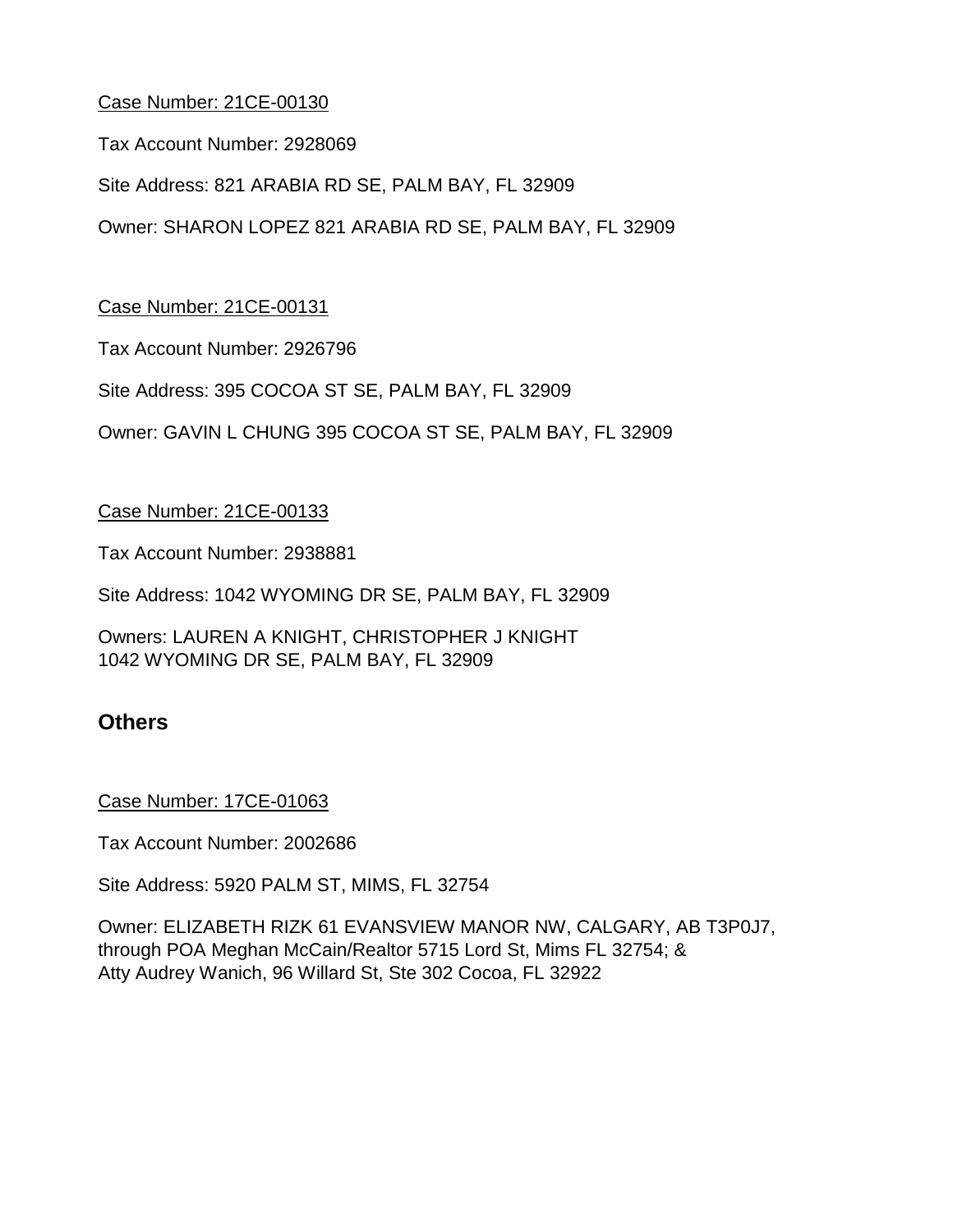## Case Number: 17CE-02065

Tax Account Number: 2854719

Site Address: 3039 HIGHWAY A1A, COMMON, MELBOURNE BEACH

Owner: VERSAILLES SUR LA MER CONDOMINIUM ASSOCIATION, INC c/o SPACE COAST PROPERTY MANAGEMENT GROUP 928 E NEW HAVEN AVE, MELBOURNE FL 32901, by Janet Forney

#### Case Number: 18CE-01332

Tax Account Number: 2419023

Site Address: 620 BELAIR AVE, MERRITT ISLAND, FL 32953

Owner: JOAN M SMITH & BRIAN T SMITH 620 BELAIR AVE, MERRITT ISLAND, FL 32953-6132

For Owner: GPM MEDICAL DISTRIBUTORS LLC 241 ISLIP AVE, ROUTE 111, ISLIP, NY 11751 by Gregory Sfoglia, Managing Member

## Case Number: 19CE-02163

Tax Account Number: 2432261

Site Address: 1815 PORPOISE ST, MERRITT ISLAND, FL 32952

Owner: LAURIE S TAYLOR 1815 PORPOISE ST, MERRITT ISLAND, FL 32952-5641

## Case Number: 19CE-02183

Tax Account Number: 2310061

Site Address: 5939 STILLWATER AVE, COCOA, FL 32927

Owners: WILLIAM R STENGER, JR & KATHERINE L STENGER 5939 STILLWATER AVE, COCOA, FL 32927

New Owner: REYON CHARLTON 1064 MARLIN DR, ROCKLEDGE FL 32955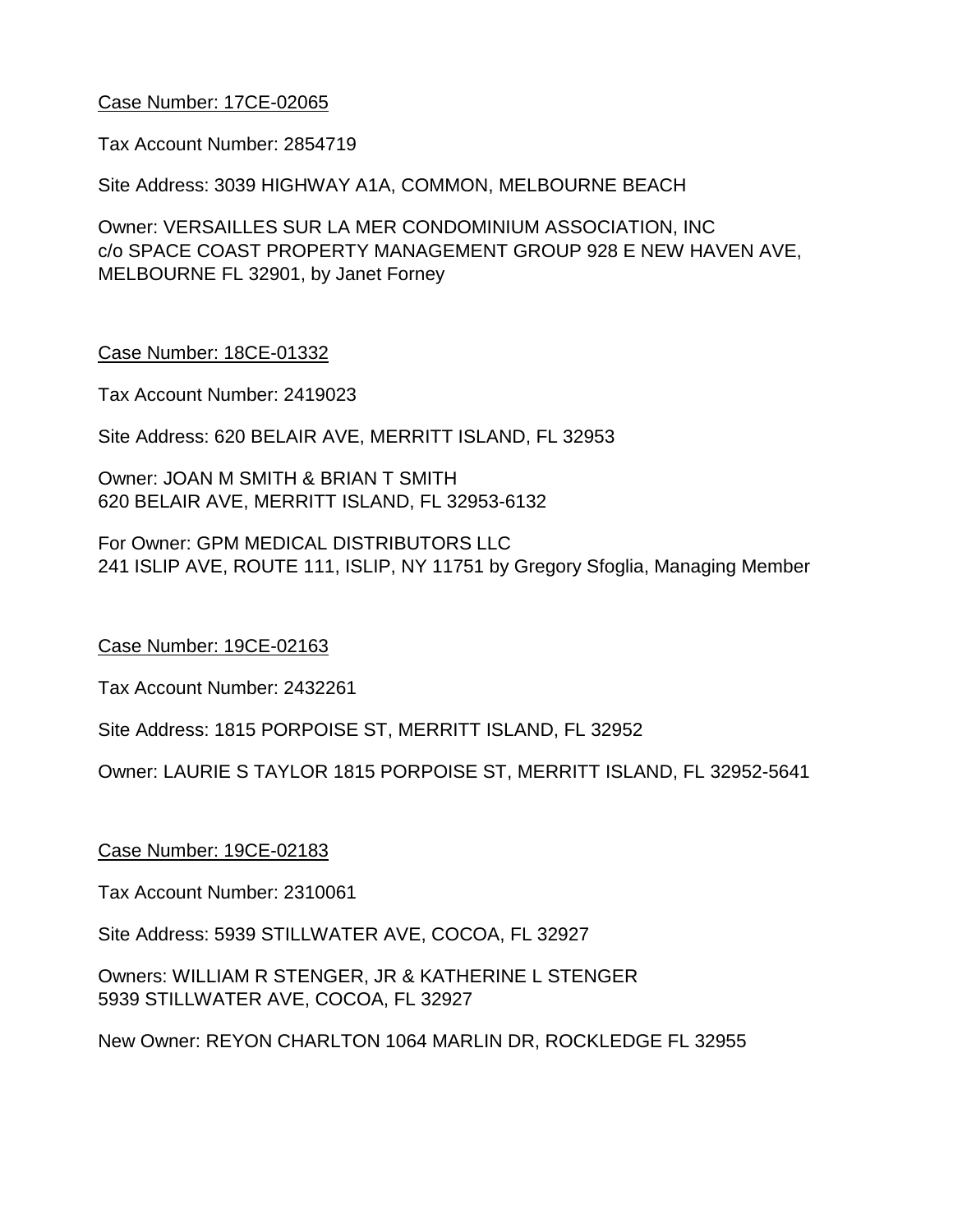Case Number: 19CE-02279

Tax Account Number: 2317986

Site Address: 7012 DOGWOOD DR, COCOA, FL 32927

Owner: GORDON G MOSS PO BOX 1461, ROCKWALL, TX 75087-1461

## Case Number: 20CE-00228

Tax Account Number: 2306042

Site Address: 6030 BALTIMORE AVE, COCOA, FL 32927

Owner: JESSE O DUENAS 6030 BALTIMORE AVE, COCOA, FL 32927 by Jennifer Duenas

## Case Number: 20CE-01684

Tax Account Number: 2317986

Site Address: 7012 DOGWOOD DR, COCOA, FL 32927

Owner: GORDON G MOSS PO BOX 1461, ROCKWALL, TX 75087-1461

# **Impositions**

Case Number: 20CE-00183

Tax Account Number: 2318956

Site Address: 332 PLANTATION DR, TITUSVILLE, FL 32780

Owners: THOMPSON M MILLER, LUCY N MILLER 332 PLANTATION DR, TITUSVILLE, FL 32780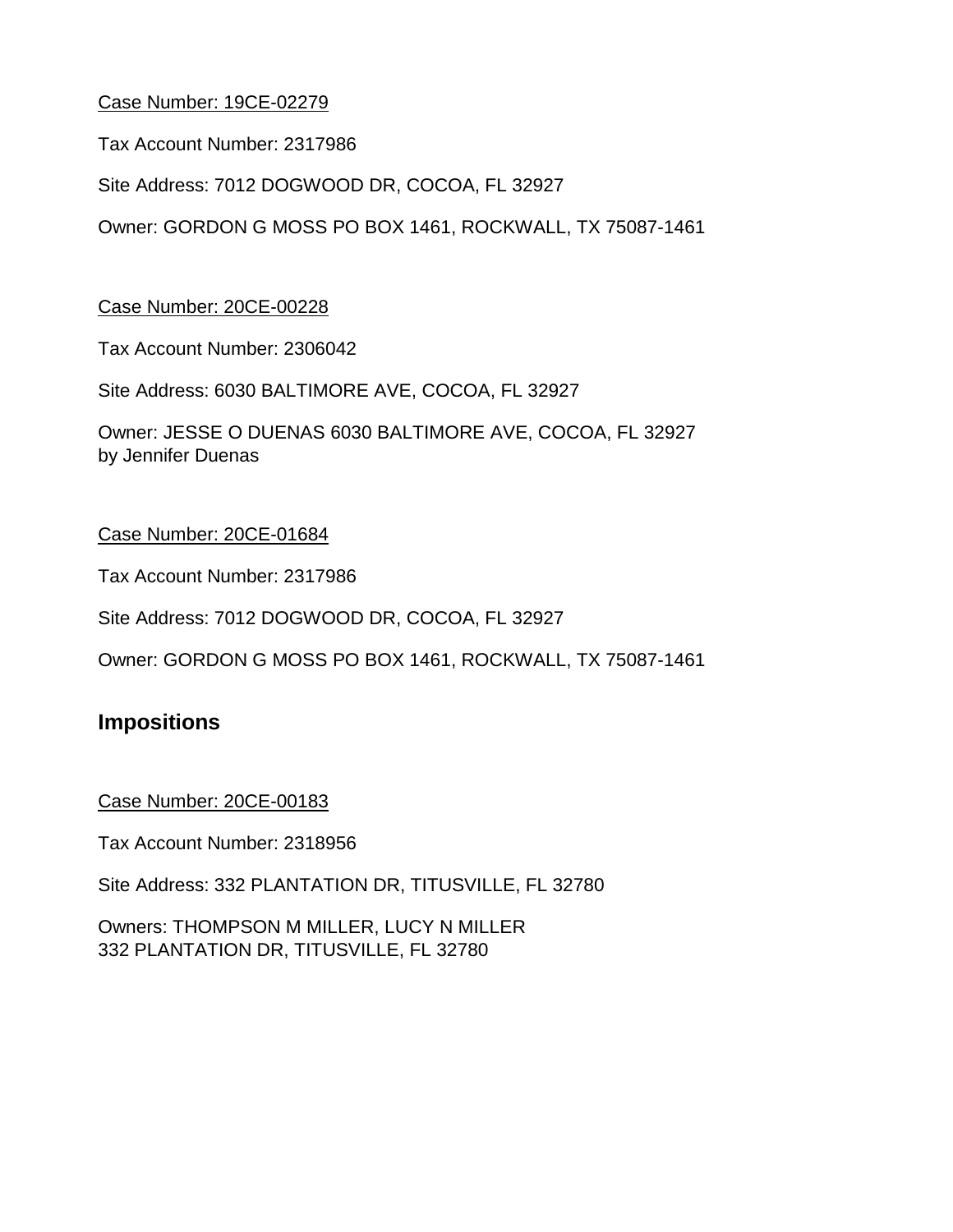Tax Account Number: 2800295

Site Address: 7750 PINE LAKE DR, MELBOURNE, FL 32904

Owners: TERRI LYNN KERN, FADI MOSES ZINATI 7750 PINE LAKE DR, MELBOURNE, FL 32904-2434

## Case Number: 20CE-00691

Tax Account Number: 2965098

Site Address: 395 SPOONBILL LN, MELBOURNE BEACH, FL 32951

Owner: DEBORAH GLASS COSTA 2512 SARNO RD, MELBOURNE, FL 32935-8846

#### Case Number: 20CE-01057

Tax Account Number: 2601426

Site Address: 1797 MALLARD LAKE RD, MELBOURNE, FL 32940

Owner: STEVEN D HERHEIM 1797 MALLARD LAKE RD, MELBOURNE, FL 32940-6768

#### Case Number: 20CE-01425

Tax Account Number: 2317433

Site Address: 351 SPRING ST, COCOA, FL 32927

Owners: DOUGLAS GREENE; CORRINE BIRCHFIELD 4115 ARLINGTON AVE, MIMS, FL 32754-5028

#### Case Number: 20CE-01506

Tax Account Number: 2314967

Site Address: 4213 KIPLING DR, COCOA, FL 32926

Owner: ROBERT IVEY 4213 KIPLING DR, COCOA, FL 32926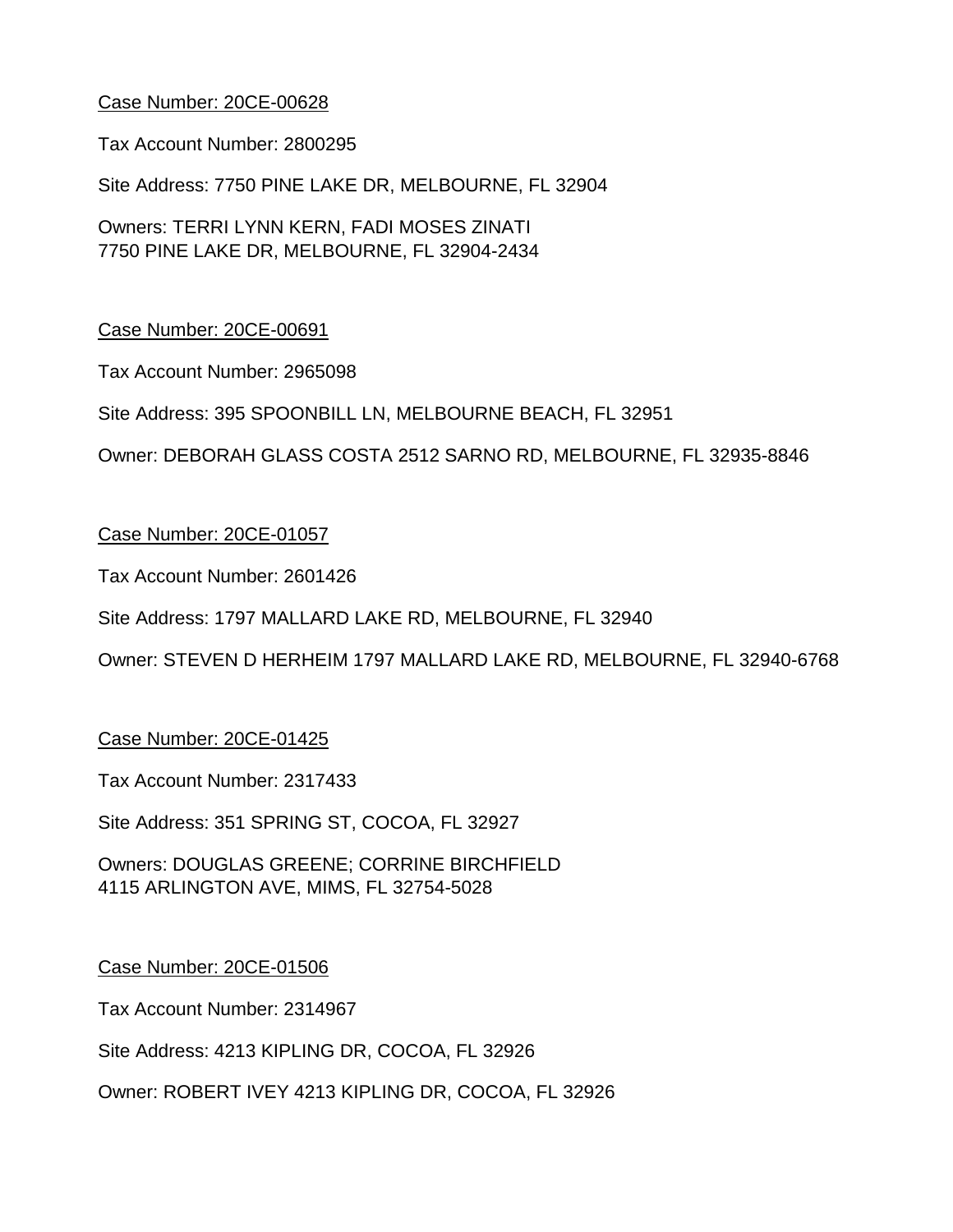Tax Account Number: 2103000

Site Address: 3321 BROCKETT RD, MIMS, FL 32754

Owner: LUKE LANDRY A/K/A LUKE DAVID MICHAEL LANDRY 1630 WEST CT, TITUSVILLE, FL 32796-1727

#### Case Number: 20CE-01621

Tax Account Number: 2314869 (Multiple Addresses)

Site Address: 4080 MORRIS AVE, COCOA, FL 32927

Owner: MORRIS AVE MOBILE HOME PARK LLC 2728 ENTERPRISE RD, STE 200, ORANGE CITY, FL 32763-8276

## Case Number: 20CE-01693

Tax Account Number: 2318279

Site Address: 420 CORAL LN, COCOA, FL 32927

Owners: NEILE R BISSELL, JR & CAROL BISSELL 420 CORAL LN, COCOA, FL 32927-5934

## Case Number: 20CE-01842

Tax Account Number: 2317102

Site Address: 7336 BROADWAY BLVD, COCOA, FL 32927

Owner: TARPON IV LLC 18305 BISCAYNE BLVD STE 400, AVENTURA, FL 33160

# **Acknowledgments**

#### Case Number: 15CE-00397

Tax Account Number: 2951282

Site Address: 2851 GRANT AVE SE, PALM BAY, FL 32909

Owners: LILIANA L URIBE, ITALO S JARA 2851 GRANT AVE SE, PALM BAY, FL 32909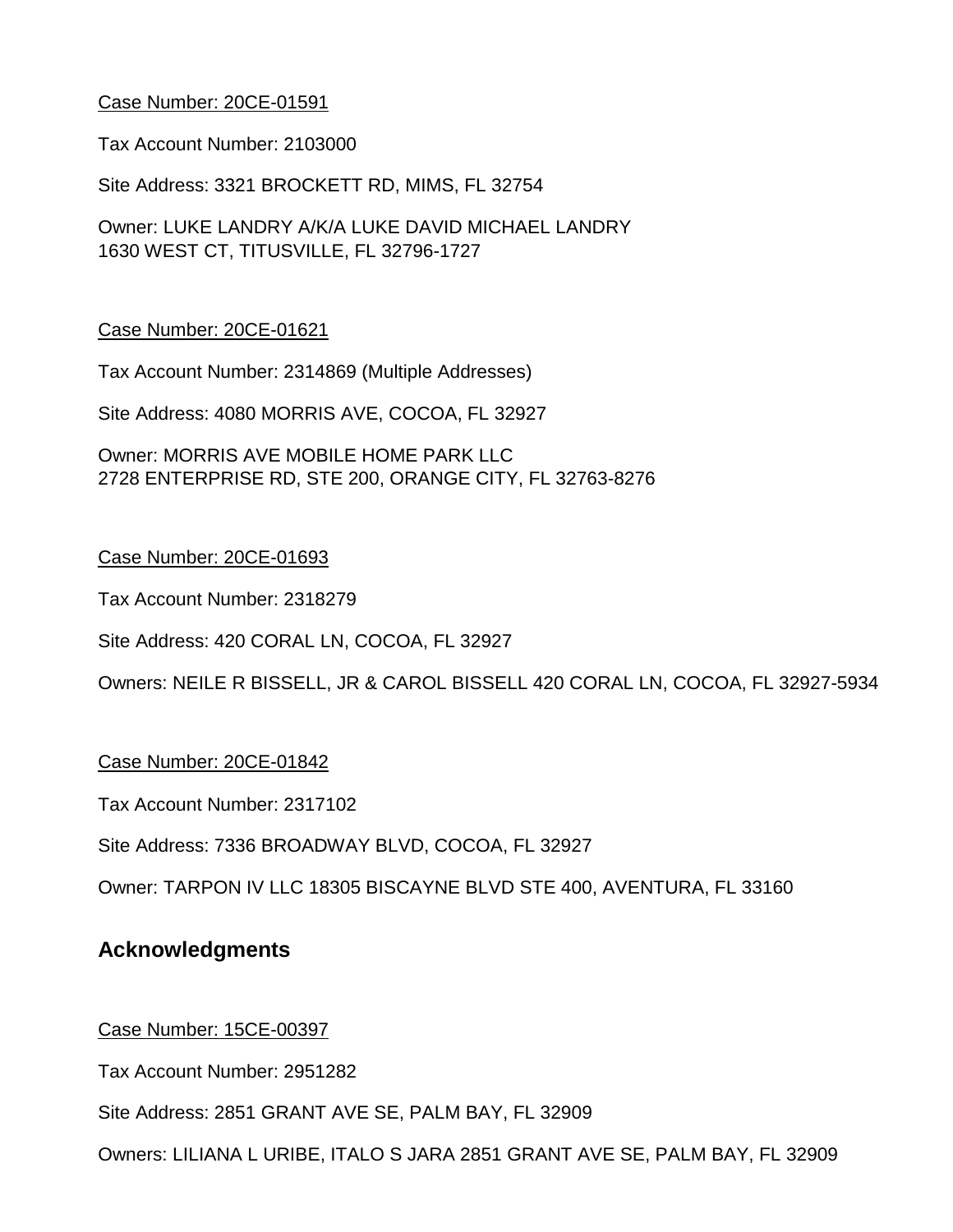## Case Number: 19CE-02073

Tax Account Number: 2702723

Site Address: 4490 AURORA RD, MELBOURNE, FL 32934

Owner: WAT PUNYAWANARAM OF MELBOURNE INC 4490 AURORA RD, MELBOURNE, FL 32934-7177

## Case Number: 19CE-02399

Tax Account Number: 2104792

Site Address: 2615 PARRISH RD, TITUSVILLE, FL 32796

Owners: ROBERT C BARNETT, SHERRIE G BARNETT 2615 PARRISH RD, TITUSVILLE, FL 32796

## Case Number: 20CE-00360

Tax Account Number: 2303631

Site Address: 4659 HUBER ST, COCOA, FL 32927

Owner: PEGGY WHITEHEAD LIFE ESTATE 4659 HUBER ST, COCOA, FL 32927-8316

## Case Number: 20CE-01176

Tax Account Number: 2102024

Site Address: 3517 TURNBULL RD MIMS, FL 32754

Owner: HEATQUEST LLC 7584 SOUTH RIVER RD BOX 416, WASHAGO, ONTARIO, L0K 2B0

## Case Number: 20CE-01416

Tax Account Number: 2813709

Site Address: 1786 HAYWORTH CIR NW, PALM BAY, FL 32907

Owners: LOUIS M ROY & YOLETTE AZOR 1786 HAYWORTH CIR NW, PALM BAY, FL 32907